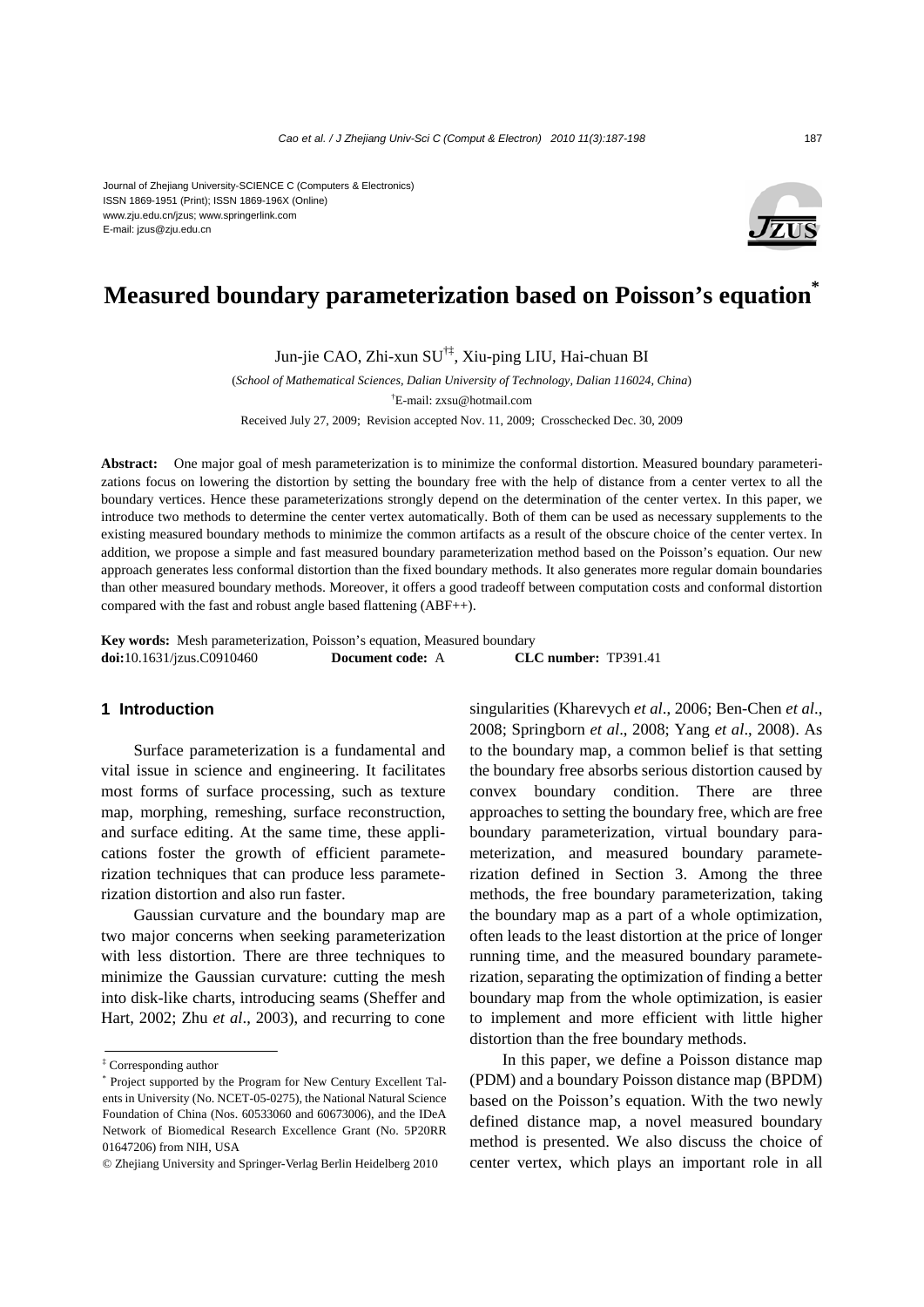measured boundary methods. The main process and results of our method are shown in Fig. 1. Our algorithm is as follows:

1. Find the center vertex by boundary geodesic distance map (BGDM) or BPDM.

2. Compute PDM from the center vertex to all boundary vertices.

3. Compute the boundary map according to the 'distance' computed.

4. Parameterize the remaining vertices by a discrete conform parameterization (DCP).



**Fig. 1 Overview of our method** 

(a) shows the boundary Poisson distance map (BPDM) and the center vertex found; (b) shows the Poisson distance map (PDM) from the center vertex; (c) and (d) are the parameter domain and texture mapping of our method; (e) and (f) are those of discrete conform parameterization (DCP). The conformal distortion and *L*2 stretch distortion of our method are 0.4493 and 1.3896, respectively, and those of DCP are 0.7778 and 1.6753, respectively

### **2 Related works and contribution**

#### **2.1 Mesh parameterization**

Overwhelming algorithms are devoted to surface parameterization in the last decade, targeting diverse parameter domains and focusing on minimizing different distortions. We refer readers to Floater and Hormann (2005), Sheffer *et al*. (2006) and Hormann *et al*. (2007) for surveys about theories and recent advances. Here we briefly discuss some later works mostly related to our contribution.

Free boundary techniques treat all inner and boundary vertices in the same way, and obtain the boundary map and the mesh parameterization simultaneously. The more 'natural' (respecting the 3D boundary) the 2D boundary is, the less the distortion of the parameterization is introduced. Yet, more computations are often needed to derive the boundary fully free. Thus, unlike fast and easy-implement fixed boundary methods, free boundary techniques generally produce significantly less distortion at the price of a higher computational effort. In the last decade, there are many researches devoted to how to reduce distortion by setting the boundary free (Hormann and Greiner, 1999; Sheffer and de Sturler, 2000; Desbrun *et al*., 2002; Lévy *et al*., 2002; Karni *et al*., 2005; Zayer *et al*., 2005; Dong and Garland, 2007; Lee and Lee, 2007). Most of the above approaches are non-linear. Linear methods (Desbrun *et al*., 2002; Lévy *et al*., 2002) may lead to artifacts for some obscure choice of point constraints in practice, especially for meshes with geometrically complex boundaries. Mullen *et al*. (2008) overcame this problem by finding an eigenvector rather than solving a linear system with point constraints. The most recent linear free boundary method was proposed by Liu *et al*. (2008). They utilized a local/global approach to parameterize a mesh patch and claimed that their approach generates more shape-preserving results than other state-of-the-art methods.

Virtual boundary parameterization methods, first proposed by Lee *et al*. (2002), relax the 2D boundary in a less flexible way. It can also be seen as a fixed boundary method with a better boundary map. Thus, the computational cost is far less than that of the free boundary methods. Lee *et al*. (2002) used edge adjustment to parameterize the boundary in a more 'natural' way, and constructed a virtual boundary to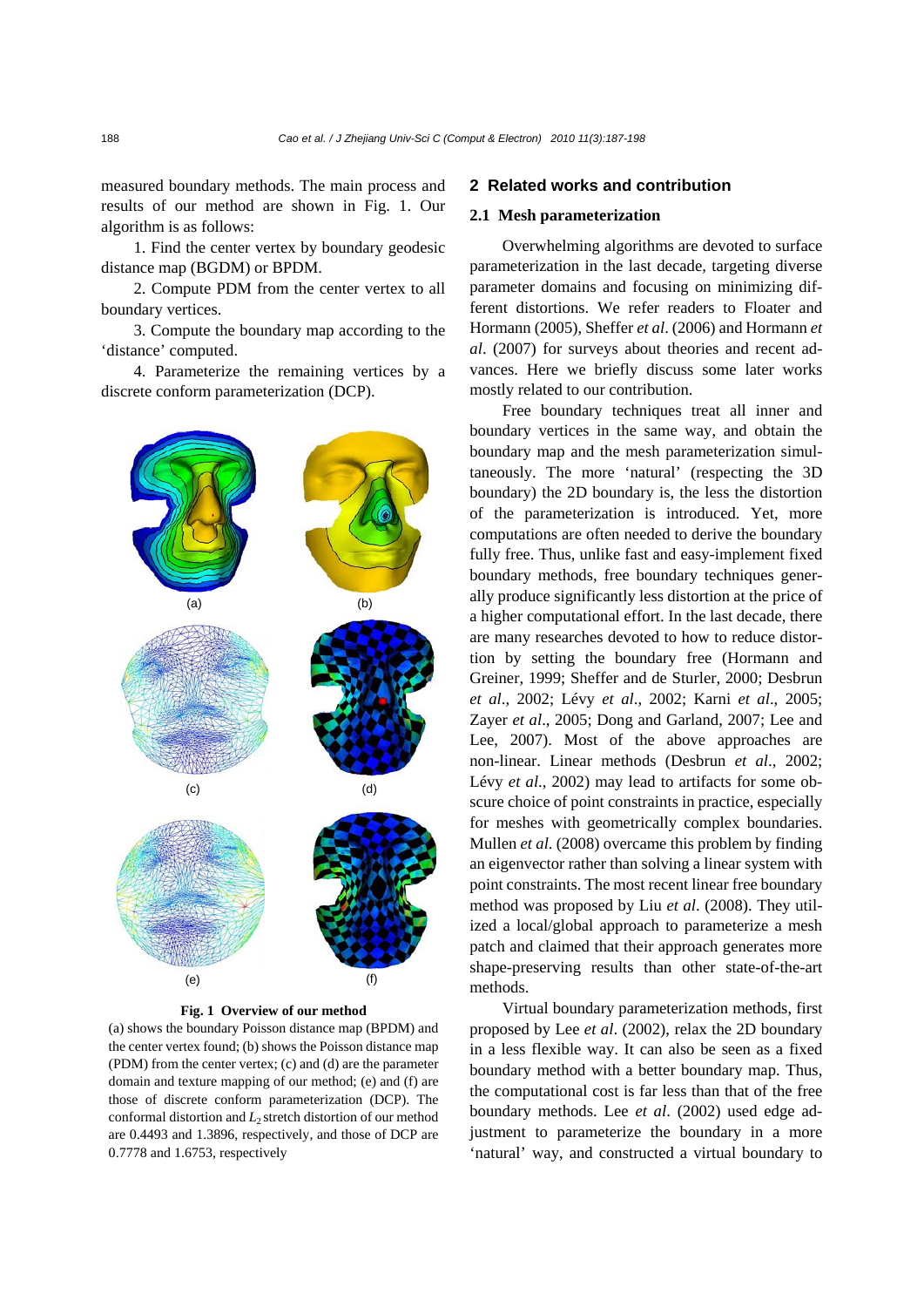guarantee the validity of the parameterization. But as they have declared, the effect is poor when the 3D boundary severely runs in and out. A simplified version of virtual boundary is often conducted as a post-processing for free boundary methods and measured boundary methods to prevent flipped triangles in parameter domain.

Measured boundary parameterization methods compute the boundary map before parameterization. The boundary is mapped onto a polygon using some kind of distance field from a center vertex (Lee *et al*., 2006; Lee and Lee, 2007; Shapira and Shamir, 2008). The distortion and computation time generated by the measured boundary parameterization methods are generally a trade-off between fixed boundary and free boundary methods.

Shapira and Shamir (2008) introduced a method named 'local geodesic parameterization', which respects the geodesic distances (calculated by a modified fast marching algorithm) from a specified source vertex to its geodesic neighboring vertices in a specified radius. The resulting 2D boundary is a kind of measured boundary. The algorithm lowers conformal distortion dramatically. They also presented an application: mean-shift on manifolds, where preserving the local geodesic distances is a key constraint. As they declared, their further work is to constrain the source vertex to stay exactly in the middle of the patch, which can reduce distortion even more.

To make the boundary more 'natural', Lee *et al*. (2006) and Lee and Lee (2007) computed the straightest geodesic distance as a better approximation of the geodesic distance. Distance from an interior source vertex to every boundary vertex was generated by cutting planes, which defines the straightest geodesic distance map. Then they parameterized the mesh's boundary by a polar map with angles and distances determined by the source vertex and every border vertex. They used the phrase measured boundary to name the 2D boundary generated. They showed that the method produces more competitive results than mean value parameterization (Floater, 2003). Their method has two serious problems. One is the resulting path from the source vertex may not always reach the boundary vertex if there is a hole or gap between them, or the path forms a closed cycle, as shown in Fig. 2. Even it reaches the boundary vertex, as shown in Fig. 3, they may introduce a large error. The other is that they declared that the source vertex should be a center vertex of the mesh from the boundary vertices, whilst they did not mention how it is determined.



**Fig. 2 Two failed cases in the generation of the straightest geodesic distance map: (a) The path is self-closed; (b) The path failed to reach the destination** 



**Fig. 3 A bad case of parameterization using the straightest geodesic distance map: (a) shows the straightest geodesic path; (b) is the resulting parameter domain; (c) is the corresponding texture mapping** 

### **2.2 Geodesic path in mesh processing**

Just like surface parameterization, calculating geodesic paths and distances on meshes is also a fundamental problem and various applications benefit from it, such as parameterization (Lee *et al*., 2005; Shapira and Shamir, 2008), mesh flattening (Wang *et al*., 2004), mesh skeleton extraction (Tierny et al., 2006; Aujay *et al*., 2007), and remeshing (Sifri *et al*., 2003).

There are different definitions of geodesic path for a polyhedral surface. Considering a geodesic as a shortest path between two vertices on a graph corresponding to the mesh is maybe the most widely accepted definition. Dijkstra's world-famous algorithm is classified by this definition. There are also many Dijkstra-like algorithms generating better results, such as fast marching (Kimmel and Sethian, 1998). A detailed survey can be seen in Mitchell (2000).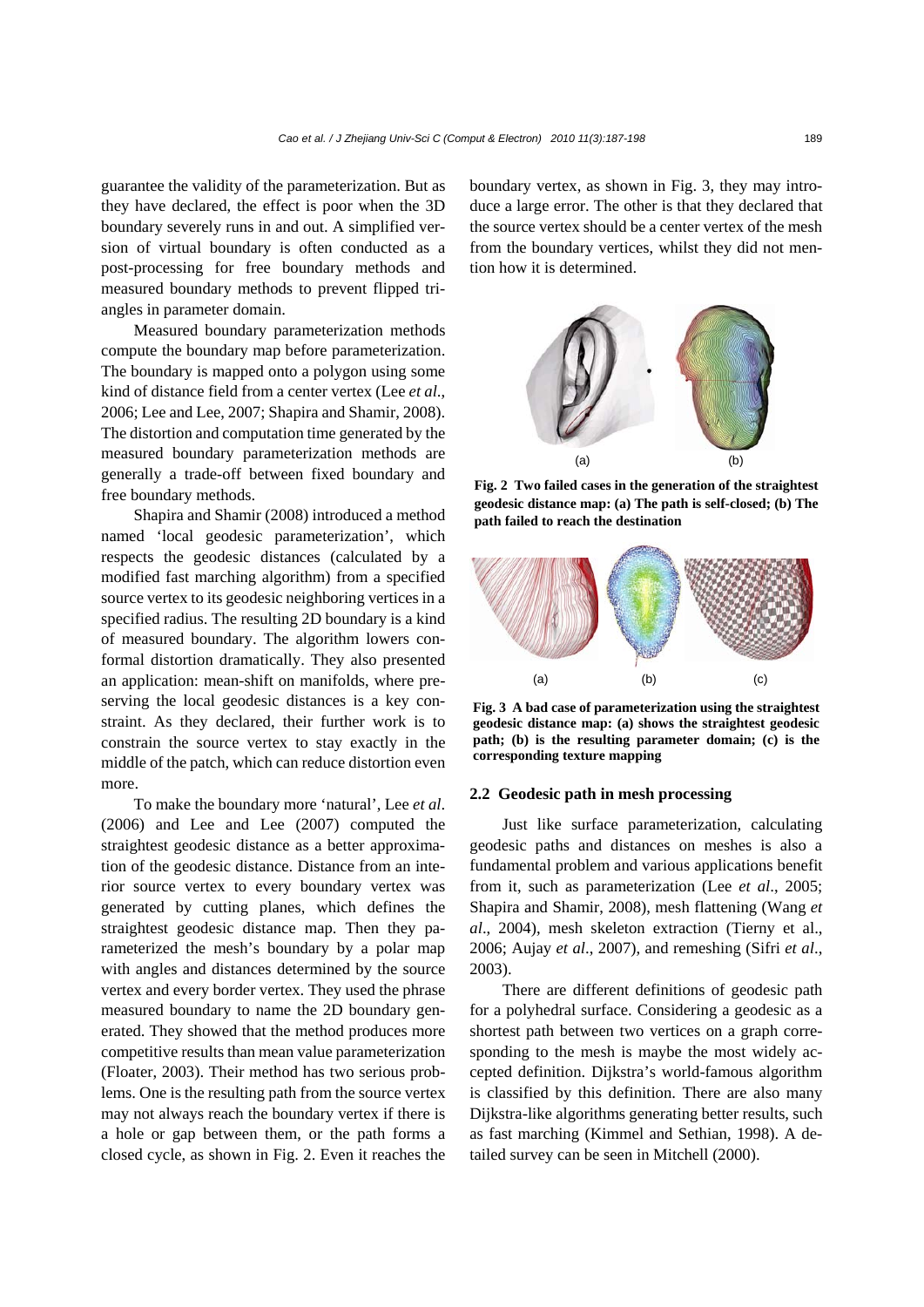Polthier and Schmies (2006) defined the straightest geodesics inspired by the quality of smooth geodesics. Their straightest geodesic path was uniquely defined with a source vertex and direction. The algorithm failed to compute the straightest geodesic with boundary condition, i.e., a source and a destination. For this, the first algorithm to compute the straightest path with boundary conditions on open mesh using a cutting plane was introduced in Lee *et al*. (2006). But as stated in the previous section, the path satisfying the boundary condition may not exist at all.

Methods above deal with the single source geodesic path problem. Wang *et al*. (2004) defined a boundary geodesic distance map (BGDM), which encapsulates the geodesic distance from every node to the boundary of a mesh, using a front propagation method. The algorithm deals with both uniform and non-uniform meshes. They used its gradient field as a guidance field to minimize the length of cutting paths to the mesh boundary.

#### **2.3 Poisson's equation in mesh processing**

To our knowledge, the early works in computer graphics using the Poisson's equation are Pérez *et al*. (2003) and Yu *et al*. (2004). Pérez *et al*. (2003) successfully applied the Poisson's equation to approximate guidance fields with boundary conditions in image editing. However, to generalize the idea directly to mesh setting is nontrivial. Yu *et al*. (2004) presented several necessary techniques to make the Poisson's equation as a mesh processing engine.

Inspired by them, the Poisson's equation has become imperative in mesh processing. It has been successfully applied in image compression (Fattal *et al*., 2002), mesh optimization (Nealen *et al*., 2006), deformation (Zhou *et al*., 2005), reconstruction (Kazhdan *et al*., 2006), remeshing (Dong *et al*., 2005) and mesh parameterization (Zayer *et al*., 2005; Dong and Garland, 2007; Ben-Chen *et al*., 2008). Amongst these, our PDM and BPDM are most motivated by Dong *et al*. (2005), who constructed a Poisson field, by solving a Poisson's equation with the cotangent weights and the magnitude of mean curvatures of the mesh, to place extrema. This is commonly obtained by a geodesic distance map (GDM) or some combinations based on it, while our PDM and BPDM use different weights, right-hand side and number of

constrained vertices. Also, we have to mention that the choice of weights has outstanding influences on the resulting map.

### **2.4 Contribution**

Our contribution is twofold. Firstly, given a center vertex, we propose a competitive measured boundary parameterization using PDM. Although PDM has been proposed as a way to simulate a GDM in the context of feature vertices extraction (Dong and Garland, 2007), we demonstrate that a regular domain boundary shape can be derived by using PDM at the cost of a slightly higher distortion than putting the boundary freer by GDM.

Secondly, we present a good supplement to the existing measured boundary methods. As is evident from Fig. 4, the parameterization highly depends on the choice of the center vertex. A different center vertex leads to a quite different parameter domain shape and conformal distortion. Though it plays an important role in all measured boundary approaches, existing measured boundary methods determine it in an obscure way. This paper gives two algorithms of computation: the BGDM defined in Wang *et al*. (2004), and the BPDM we proposed. Both of them are robust under different mesh resolutions and sampling rates. Moreover, the BPDM respects the symmetry of the mesh patches more than the BGDM in the choice of the center vertex. If the BPDM is employed, it often introduces less distortion than the BGDM. In addition to this, the parameterization process in succession can be speeded up by reusing the matrix factorization generated when computing the BPDM.



**Fig. 4 Local geodesic parameterizations of the Stamp model with different center vertices**  The color indicates the conformal distortion per vertex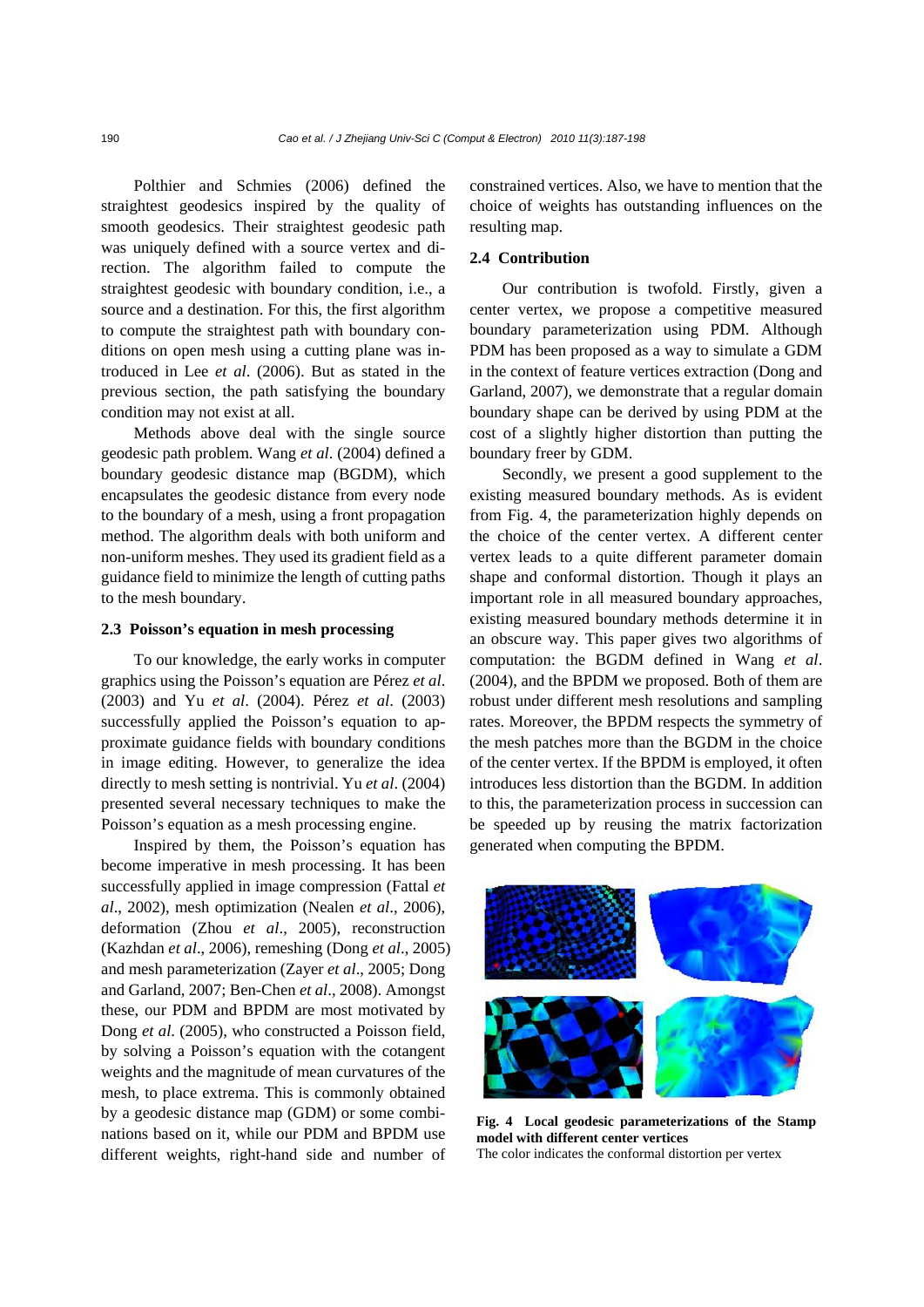# **3 Poisson distance map and boundary Poisson distance map**

# **3.1 Poisson distance from the constrained vertices**

When seeking to construct a smoother distance field on a mesh patch compared to the geodesic distance field in some aspects, the Poisson's equation comes under our attention inspired by Dong *et al*. (2005). Let  $M=(V, F)$  be a triangulated mesh patch, composed of a set of vertices *V* and triangles *F*. *C* is a subset of *V*, called the constrained vertices.  $N_i$ represents the set of one-ring neighboring vertices of  $v_i$ , and  $v_i$  is the *i*th vertex. To find such a field, we solve the following Poisson's equation with the Dirichlet boundary conditions:

$$
\begin{cases} \Delta f(v_i) = -g(v_i), & v_i \in V \setminus C, \\ f(v_i) = 0, & \text{otherwise,} \end{cases}
$$
 (1)

where Δ is the Laplacian operator and *g*(*vi*) represents the mean spoke length of *vi*:

$$
g(v_i) = \frac{1}{|N_i|} \sum_{j \in N_i} \left\|v_j - v_i\right\|.
$$

Given a scalar function *f* defined on the mesh, its discrete Laplacian operator at a vertex *vi* has the form

$$
\Delta f(v_i) = \sum_{j \in N_i} \omega_{ij} \left( f(v_j) - f(v_i) \right), \tag{2}
$$

where  $\omega_{ij}$  are edge weights such that  $\sum_{j \in N_i} \omega_{ij} = 1$ . The solution of the equation assigns each vertex of the mesh a Poisson distance from the constrained vertices. As stated in Dong *et al*. (2005), assuming that the right-hand side is not always zero, the system has a unique solution even when only one constraint is specified (see a short proof in the Appendix).

We approximate the geodesic distance with the Poisson distance defined above for that they share two common and vital properties: the global minimum points must be the constrained vertices (*i.e.*, source vertices in the literature about geodesic distance), and the distance is strictly positive for other vertices. Dong *et al.* (2005) showed that if all  $\omega_{ii}$  are strictly positive, global and local minimum points are always the constrained vertices (ignoring numerical issues). As a consequence, the field generated is strictly positive everywhere on the mesh when the constraint values are zero. Thus, we can take it as a distance field defined on the mesh, and apply it to some applications where the geodesic distance is originally employed.

# **3.2 Poisson distance map and boundary Poisson distance map**

#### 3.2.1 Poisson distance map

If *C* contains only one vertex, the solution of the system Eq. (1), with the spring weights as the edge weights, is the Poisson distance from the vertex to other vertices, which defines the PDM on the mesh. The distance can be seen as an approximation of the geodesic distance from the vertex in some sense. The distance generated by the straightest geodesic map, if it is successful, is the best approximation of the geodesic distance. Therefore, we compare the PDM with it in Fig. 5 to illustrate the similarity and difference between the geodesic distance and the Poisson distance. As is evident in the last column of Fig. 5, the straightest geodesic map may generate the wrong distance far from the right case for failing to cross a hole, while the PDM may lead to a better result. Although applications dependent on the geodesic distance strictly may not benefit from our PDM, we are sure that the PDM will find many applications where the magnitude of the distance is not vital, such as diffusing a value with the weights defined by the geodesic distance.

#### 3.2.2 Boundary Poisson distance map

If *C* is the boundary vertices set, the solution of Eq. (1), with the cotangent weights as the edge weights, assigns each vertex a distance from the boundary of the mesh (BPDM), which can be seen as an approximation of the BGDM. It can be used to find the center vertex of a mesh patch automatically by choosing a global maximum point. If there are multiple global maximum points, any of them can be used. We illustrate two good properties of the BPDM in Fig. 6. First, the first and third columns of Fig. 6 show that both the BGDM and the BPDM consider the symmetry of the model. However, the center vertex determined by the BPDM shows the symmetry more than the BGDM. The model in the first column of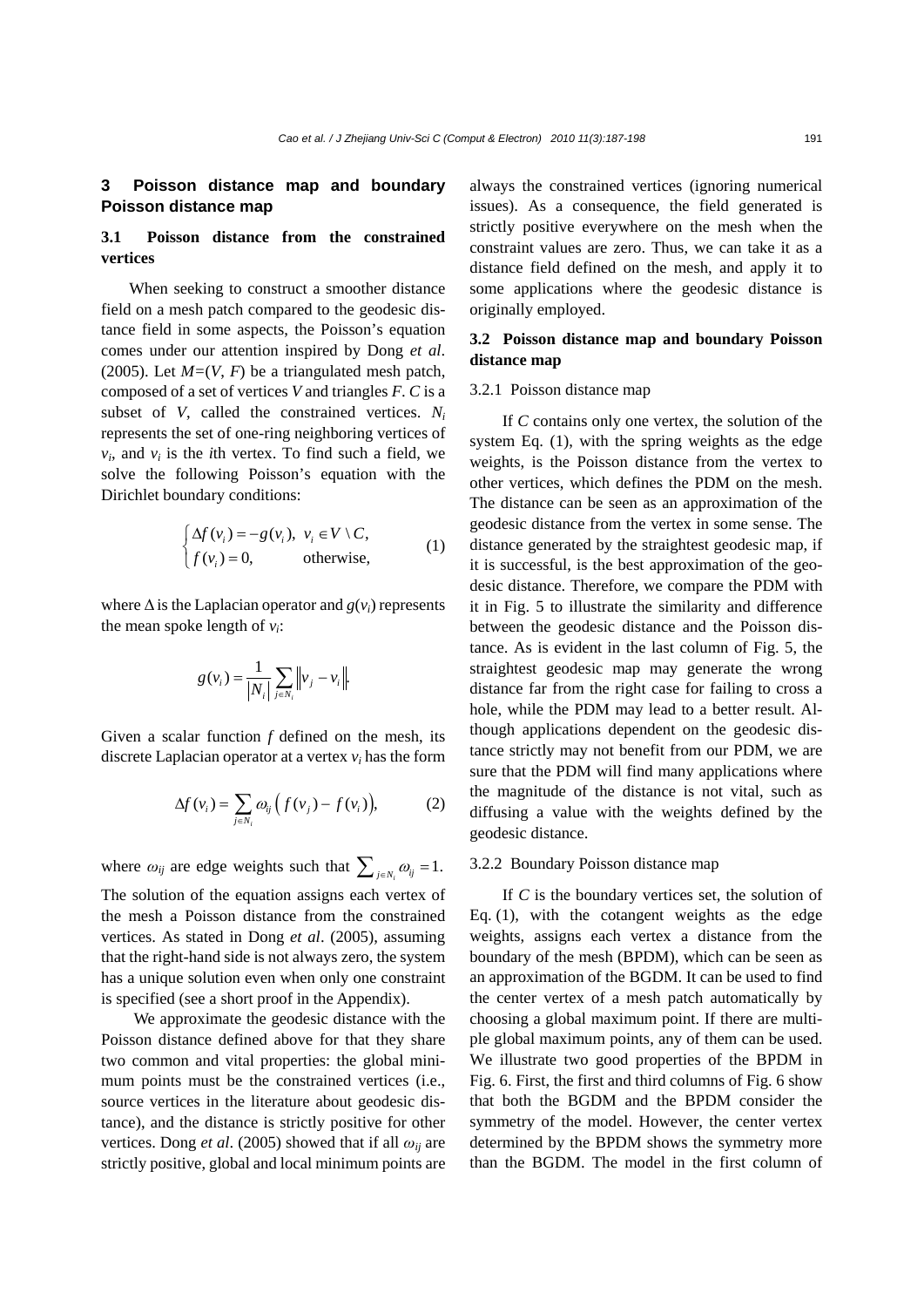

#### **Fig. 5 Distance from a vertex**

The top row is computed by the straightest geodesic distance map; the bottom row is computed by PDM



**Fig. 6 Boundary distance map and the center vertex computed using the map**  The top row is BGDM and its center vertex and the bottom row is BPDM and its center vertex

Fig. 6 is an ellipse scaled from a disk in one direction and the center vertex from the boundary should obviously be the polar vertex. The BPDM captures one global maximum point and it is the polar vertex, while the BGDM computes two global maximum points (for this simple and planar model, the closed vertex of the mean of the two vertices is the center vertex, but it may be not easy to locate a right closed vertex for complicate cases). In the third column, the center vertex determined by the BGDM also has some difference from the BPDM, which leads to higher distortion in the parameterization followed, as shown in the first column of Table 2 (see p.196). The second column shows results for a non-symmetric model.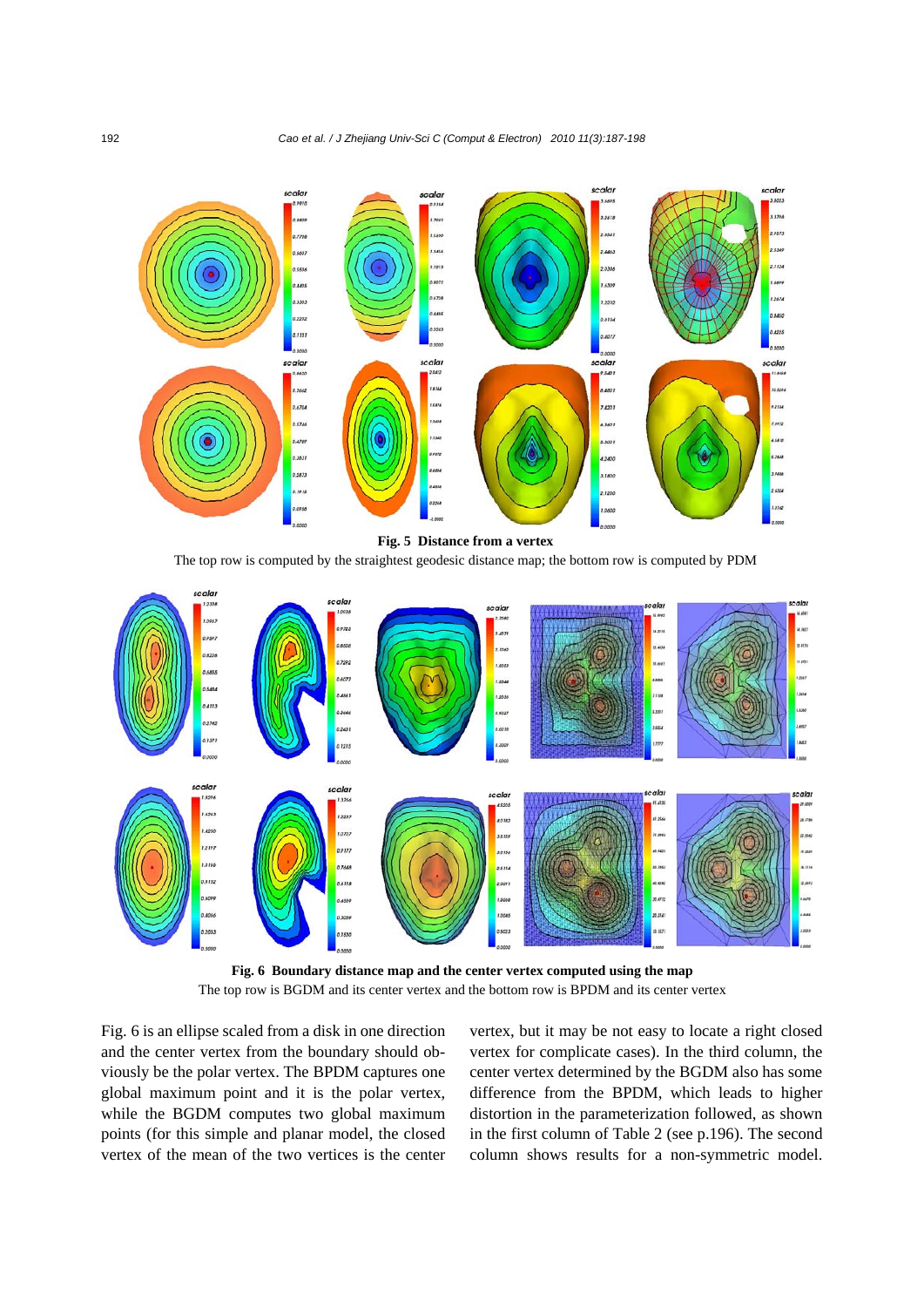Lastly, the last two columns show that both the BGDM and the BPDM are robust under different mesh resolutions and sampling rates.

3.2.3 Edge weights used in the Poisson distance map and boundary Poisson distance map

We have tested the mean value weights, cotangent weights, and spring weights for the PDM and the BPDM. The Poisson distance produced using the mean values weights or cotangent weights does not vary enough near the boundary to reflect the shape of the mesh patch, so we use the spring weights in the PDM. We use the cotangent weights in the BPDM as using the mean value weights fails to produce the same center vertex under different mesh resolutions, and using the spring weights is too sensitive to the boundary of the mesh patch which may produce a different center vertex even if the mesh's boundary is disturbed only a little.

### **4 Measured boundary parameterization**

At a high level, measured boundary parameterization methods run in four successive steps as shown in Fig. 7. Sections 4.1–4.4 correspond to the steps in Fig. 7 and Section 4.5 discusses variation and validation of measured boundary methods.



**Fig. 7 Algorithm pipeline for the measured boundary paramererization**

### **4.1 Find the center vertex**

The first step is to choose a center vertex for a disk-like mesh, which has an effect upon the final parameterization distortion. An improper center vertex may lead to higher distortion. As far as we know, earlier measured boundary parameterization methods (Lee *et al*., 2006; Lee and Lee, 2007; Shapira and Shamir, 2008) did not mention how it is computed. Both the BGDM and our newly defined BPDM can be used to find a good center vertex automatically. In our tests, the BPDM leads to less conformal distortion than the BGDM in most cases. We first compute the BPDM by setting all boundary vertices as constrained vertices and solving Eq. (1) using the cotangent weights. Then we choose a global maximum point of the map as the center vertex. If there are multiple global maximum points, any of them can be used.

# **4.2 Compute the 'distance' from the center vertex to all boundary vertices**

After choosing the center vertex, the second step is to compute the 'distance' from it to all boundary vertices. Using the geodesic distance usually leads to less distortion, whilst the distance defined by the PDM leads to a more regular domain boundary. Though no previous work is concerned with the regularity of the domain boundary in a free boundary parameterization method, we think this property may play a role in some applications in the near future. The PDM is computed by setting the center vertex as a constrained vertex and solving Eq. (1) using the spring weights.

# **4.3 Compute the boundary map according to the 'distance' computed**

In the third step, we build a polar map using the center vertex as the origin and map the boundary vertices to a unit circle first. Each central angle is determined by the ratio of angles formed by two successive boundary vertices and the center vertex to  $2\pi$ . Then we change the radius according to the 'distance' assigned on each boundary vertex to obtain the boundary map. It is similar to the method in Lee and Lee (2007).

### **4.4 Parameterize the remaining vertices**

Finishing the above three steps, we have parameterized the model's boundary into a polygon in a measured way. Now any fixed boundary parameterization method can be employed to parameterize the remaining parts. We use the discrete conformal parameterization here by solving Eq. (3) twice. Noting that the equations share the same left hand side with the equations in the first step, we can reuse the matrix factorization of the first step. Thus, the parameterization is computed simply by two back-substitutions, which can facilitate the whole process.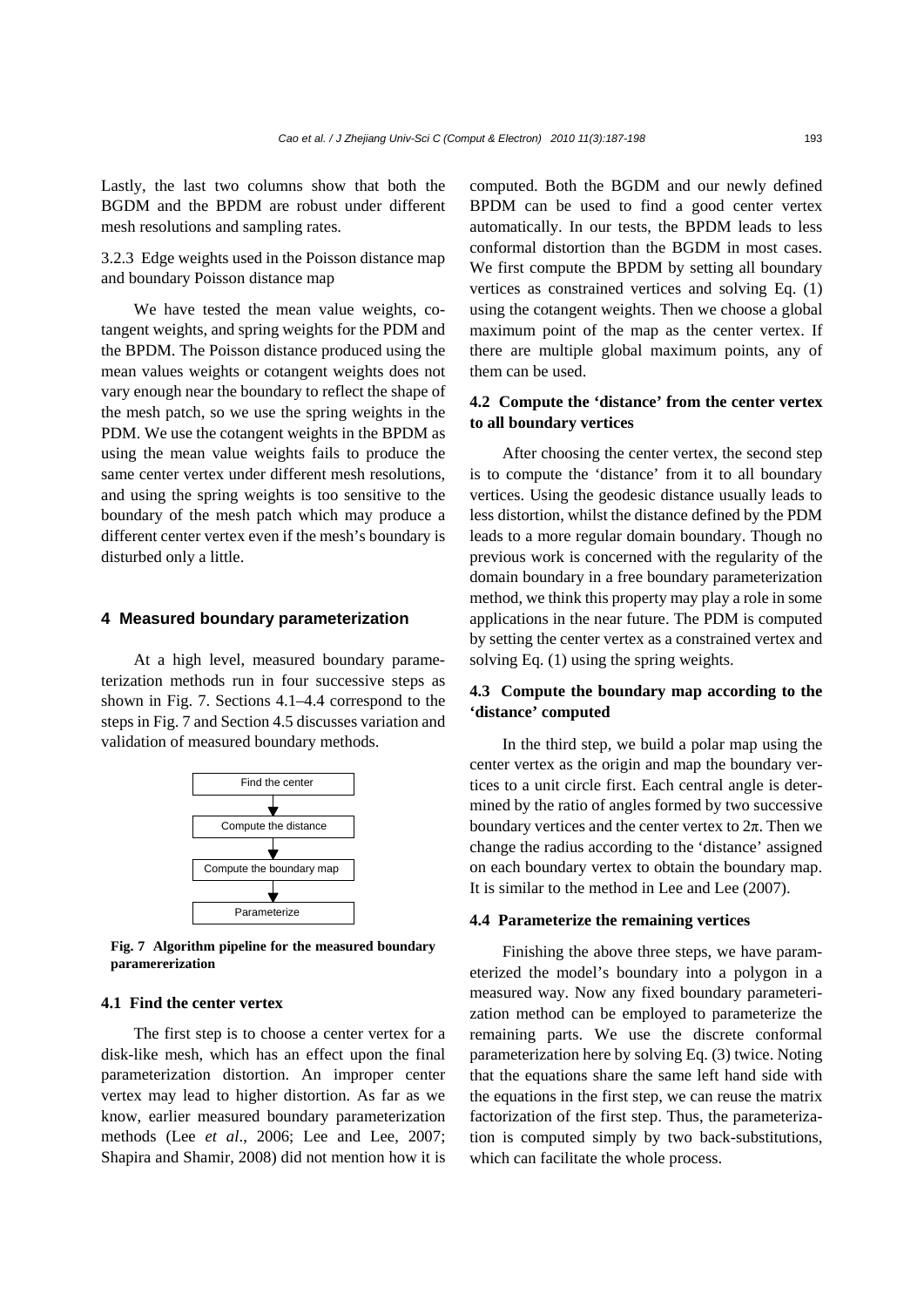$$
\begin{cases} \Delta f(v_i) = 0, & v_i \in V \setminus C, \\ f(v_i) = f_i, & \text{otherwise,} \end{cases}
$$
 (3)

where  $\Delta$  is the Laplacian operator.

# **4.5 Variation and validation of measured boundary methods**

The above four steps defined a framework of measured boundary parameterization. Composing different center vertex choosing strategies (BGDM or BPDM), and distance generated algorithms (the geodesic distance by Dijkstra's algorithm or by the fast marching algorithm or by the straightest geodesic map, or the PDM), and parameterization methods, we obtain different kinds of measured boundary parameterization methods. We test several kinds in Section 5.

None of the measured boundary methods guarantee the validation of the parameterization. If the parameterization is not a valid planar embedding, in spite of this seldom happening in our experiments, two post-processing methods can be performed, as introduced in Karni *et al*. (2005).

### **5 Results and discussion**

We have shown the sequence of our approach and distortion compared with the DCP in Fig. 1. To present a full analysis of our approach, we have compared several kinds of measured boundary methods, ABF++ (Sheffer *et al*., 2005) and the DCP, in distortion measures, parameter domain boundaries, robustness, effects of choosing different center vertices, and computation time. Note that the results of ABF++ were generated by running Graphite 2.0-alpha developed by INRIA in France.

# **5.1 Distortion measures and parameter domain boundaries**

We show a statistical comparison of the conformal distortion (Sheffer and de Sturler, 2000) and the *L*2 distortion (Sander *et al*., 2001) of ABF++, the DCP and three kinds of measured boundary parameterizations in Table 1. Fig. 8 gives a more intuitive illustration of Table 1, in which the vertical axes are conformal and *L*2 distortions, respectively (distortion generated by MBPSGP are not included since it failed in most of the tests). As we can see from the figure and the table, distortions of measured boundary methods, such as MBPGP, MBPPP and MBPSGP, were less than those of DCP, and higher than those of ABF++. Another observation is that the MBPGP generated both less conformal distortion and  $L_2$  distortion than MBPPP for all models except the Mannequin model. The two observations are obvious since we know that, the freer the boundary is, the less the distortion generated by the parameterization is. Measured boundary methods generally produce a freer boundary than DCP and a less free boundary than ABF++, and MBPPP leads to a more regular boundary than MBPGP and ABF++, as shown in Fig. 9.

### **5.2 Robustness**

Table 1 also shows that the MBPGP was the most robust of the three measured boundary methods, while the MBPSGP was the least robust. The MBPSGP often failed as it was so sensitive to the location of the center vertex that it cannot reach all the boundary vertices in most cases.

### **5.3 Effects of choosing different center vertices**

The location of the center vertex has an effect on the subsequent parameterization distortion and it has

| Method        | Conformal distortion |  |  |                                                                                                                         |  |            |  | $L_2$ distortion |  |  |  |  |  |        |  |  |
|---------------|----------------------|--|--|-------------------------------------------------------------------------------------------------------------------------|--|------------|--|------------------|--|--|--|--|--|--------|--|--|
|               |                      |  |  | Ellipse Cutface Ear Fandisk Mann. Nef. Stamp Venus Ellipse Cutface Ear Fandisk Mann. Nef. Stamp Venus                   |  |            |  |                  |  |  |  |  |  |        |  |  |
| $ABF++$       | $\Omega$             |  |  | 0.0100 0.0109 0.0030 0.0084 0.0063 0.0119 0.2252 1 1.1351 1.2521 1.0313 5.5042 1.0574 1.0499 1.0205                     |  |            |  |                  |  |  |  |  |  |        |  |  |
| <b>DCP</b>    |                      |  |  | 0.7108 0.7778 0.0835 2.5422 0.0300 0.0651 0.5519 0.1399 1.1076 1.6753 1.1536 3.0295 7.1079 1.0336 1.2495 1.0603         |  |            |  |                  |  |  |  |  |  |        |  |  |
| <b>MBPSGP</b> |                      |  |  |                                                                                                                         |  | $0.0023 -$ |  |                  |  |  |  |  |  | 1.0208 |  |  |
| <b>MBPGP</b>  | $\Omega$             |  |  | 0.0513 0.0247 1.1608 0.0218 0.0094 0.0527 0.0382 1 1.0618 1.1580 1.6234 7.1061 1.0208 1.0654 1.0335                     |  |            |  |                  |  |  |  |  |  |        |  |  |
| <b>MBPPP</b>  |                      |  |  | $0.2540$ $0.4493$ $0.0574$ $2.0626$ $0.0174$ $0.0375$ $0.2811$ $-$ 1.1656 1.3896 1.1705 3.0858 6.9891 1.0278 1.2027 $-$ |  |            |  |                  |  |  |  |  |  |        |  |  |

**Table 1 Conformal and** *L***2 distortions of different methods** 

Ellipse (Fig. 5); Cutface (Fig. 1); Ear (Fig. 2); Fandisk (Fig. 9); Mann.=Mannequin (Fig. 9); Nef.=Nefertiti (Fig. 5); Stamp (Fig. 4); Venus (Fig. 2). –: the respective methods failed to generate a valid parameterization. MBPSGP, MBPGP, and MBPPP represent the three methods, using the BPDM to locate the center vertex, the straightest GDM, GDM by fast marching, and the PDM to accomplish the second step, respectively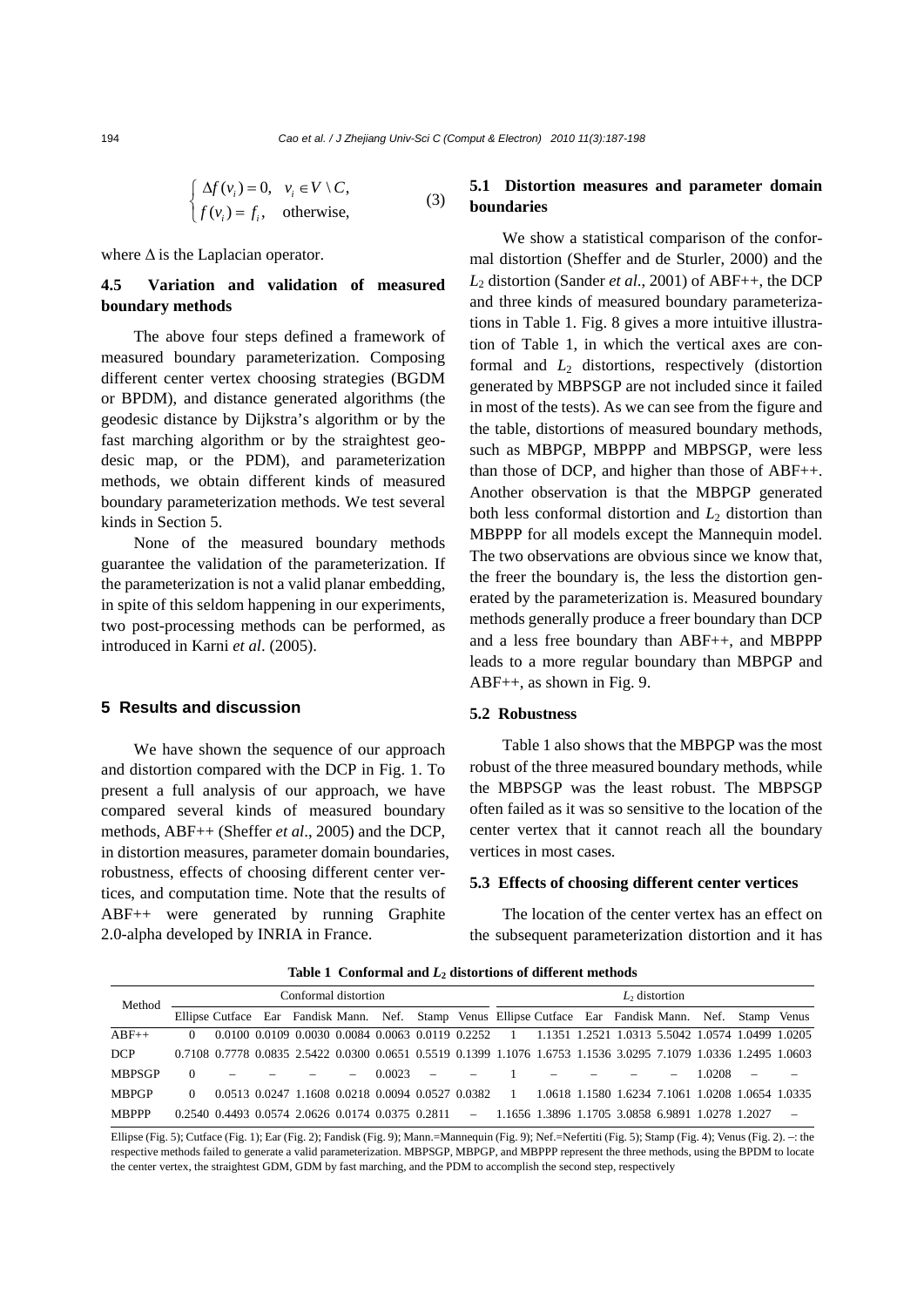

**Fig. 8** (a) Conformal distortion and (b)  $L_2$  distortion of **different methods**

been shown in Fig. 4. Table 2 gives a detailed comparison of determining the center vertex by BGDM and BPDM. We can see that finding the center vertex by BPDM led to less conformal distortion than by BGDM, both for using GDM by fast marching or PDM in the second step of a measured boundary method, in most cases. From the comparison, we deduce that BPDM is better than BGDM for measured boundary methods.

### **5.4 Computation time**

We conclude with a runtime comparison. The MBPPP needed to solve four sparse linear systems, one for choosing a center vertex (step 1), one for computing a distance field (step 2), and the other two for parameterization (step 2). As the first and last two systems share the same Laplacian matrix, we can reuse the matrix factorization to facilitate our algorithm. Thus, the numerical procedure required only two matrix factorizations (steps 1 and 2) and four back-substitutions (steps 1, 2 and 4). As the Laplacian matrix is sparse, the factorization is very efficient. Similarly, the numerical procedure of the MBPGP was composed of one matrix factorization, three back-substitutions and one fast marching, as the only difference between them was that the MBPGP used the fast marching algorithm to accomplish the second step, instead of solving a linear system.



#### **Fig. 9 Parameter domains of MBPPP, MBPGP, and ABF++**

From top to bottom, the models used are Ellipse, Cutface, Ear, Fandisk, Mannequin, Nefertiti, Stamp, and Venus, respectively. The first column is models with texture mapping under MBPPP; the remaining columns, from left to right, are parameter domains of MBPPP, MBPGP, and ABF++, respectively. Conformal distortion is coded by color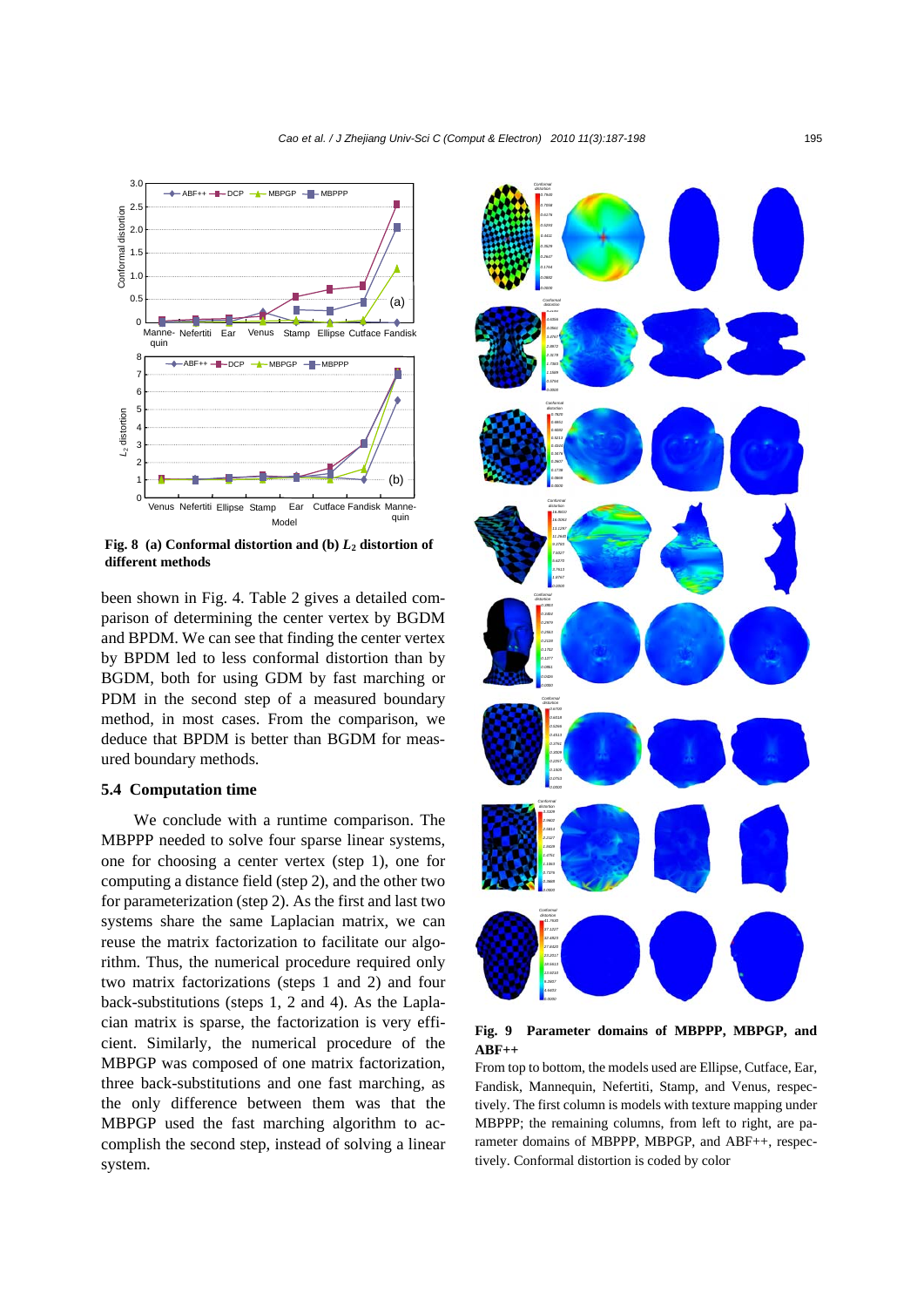| Method          | Conformal distortion |           |        |                 |         |        |          |         |  |  |  |  |
|-----------------|----------------------|-----------|--------|-----------------|---------|--------|----------|---------|--|--|--|--|
|                 | Nefertiti            | Mannequin | Ear    | Venus           | Cutface | Stamp  | Ellipse  | Fandisk |  |  |  |  |
| <b>BGDM+GDM</b> | 0.0104               | 0.0264    | 0.0262 | 0.0385          | 0.0422  | 0.0543 | 0.0350   | 1.0701  |  |  |  |  |
| $R$ PDM+GDM     | 0.0094               | 0.0218    | 0.0247 | 0.0382          | 0.0513  | 0.0527 | $\theta$ | 1.1608  |  |  |  |  |
| BGDM+PDM        | 0.0406               | 0.0238    | 0.0592 | $\qquad \qquad$ | 0.4644  | 0.3124 | 0.3608   | 2.0270  |  |  |  |  |
| $BPDM + PDM$    | 0.0375               | 0.0174    | 0.0573 | -               | 0.4493  | 0.2811 | 0.2540   | 2.0626  |  |  |  |  |

**Table 2 Conformal distortion obtained by choosing center vertex using different methods**

Table 3 lists some computation time of the ABF++, the DCP, the MBPGP, and the MBPPP. All time was measured on a 2.0 GHz Pentium notebook with 1 GB RAM. We used the supernodal sparse Cholesky factorization (CHOLMOD) (Chen *et al*., 2008) to factor matrices and solve the linear systems. For computing the geodesic distance, we employed the fast marching algorithm implemented by Gabriel Peyré. As is evident from Table 3, the MBPGP and the MBPPP were faster than ABF++. The fast marching algorithm was very efficient so that MBPPP was only a little faster than the MBPGP.

**Table 3 Time comparison among ABF++, DCP, and our methods** 

| Model                                  | V    | F                            | Time(s)          |                     |                       |       |  |  |  |  |
|----------------------------------------|------|------------------------------|------------------|---------------------|-----------------------|-------|--|--|--|--|
|                                        |      |                              |                  |                     | ABF++ DCP MBPGP MBPPP |       |  |  |  |  |
| Mannequin 6743 13424 4.172 0.249 0.499 |      |                              |                  |                     |                       | 0.498 |  |  |  |  |
| Fandisk                                |      | 6699 12946 1.406 0.188 0.391 |                  |                     |                       | 0.376 |  |  |  |  |
| Venus                                  | 1900 |                              | 3526 0.390 0.030 |                     | 0.092                 | 0.060 |  |  |  |  |
| Cutface                                | 1203 | 2295                         |                  | 0.343 0.031         | 0.078                 | 0.062 |  |  |  |  |
| Ear                                    | 859  | 1676                         |                  | $0.203 \quad 0.015$ | 0.046                 | 0.030 |  |  |  |  |
| Stamp                                  | 476  | 864                          |                  | 0.078 0.009         | 0.031                 | 0.032 |  |  |  |  |

*V*: number of vertices; *F*: number of faces

### **6 Conclusion and future work**

In this paper, we analyzed the effect of choosing a different center vertex for measured boundary methods. Based on this observation, we introduced two techniques, the BGDM and the BPDM, to determine the center vertex as necessary supplements to the existing measured boundary methods. Moreover, the center vertex by the BPDM respects the symmetry of a mesh path and leads to less distortion in our tests.

Using the above two techniques, we described a complete procedure for measured boundary methods. In addition, we presented a new measured boundary parameterization method by PDM, which leads to a more regular domain boundary with some distortion sacrificed. Our method is simple to implement because it relies only on solving three sparse linear systems. It is also efficient because of matrix factorization being reused. Hence, our method is much faster than the state-of-the-art ABF++.

All measured boundary methods, including our method, have a common drawback, that is the bijectivity of the parameterization, which cannot be guaranteed. Some post-processing stages are needed when the bijectivity is lost.

Some questions still remain unanswered. First and foremost, we would like to find a better boundary parameterization method according to conformal distortion and other distortions. Applying the PDM and the BPDM to other applications where the geodesic distance has played a central role, such as remeshing (Gabriel and Laurent, 2005), is also interesting work. Finally, we will try to apply hierarchical techniques to speed up our algorithm for large models.

#### **Acknowledgements**

We wish to express our thanks to the anonymous reviewers for giving advice, and to Rhaleb Zayer for providing the fan disk model with seam.

#### **References**

- Aujay, G., Hétroy, F., Lazarus, F., Depraz, C., 2007. Harmonic Skeleton for Realistic Character Animation. Proc. ACM SIGGRAPH/Eurographics Symp. on Computer Animation, p.151-160.
- Ben-Chen, M., Gotsman, C., Bunin, G., 2008. Conformal flattening by curvature prescription and metric scaling. *Comput. Graph. Forum*, **27**(2):449-458. [doi:10.1111/j. 1467-8659.2008.01142.x]
- Chen, Y., Davis, T.A., Hager, W.W., Rajamanickam, S., 2008. Algorithm 887: CHOLMOD, supernodal sparse Cholesky factorization and update/downdate. *ACM Trans. Math. Softw.*, **35**(3):1-14. [doi:10.1145/1391989.1391995]
- Desbrun, M., Meyer, M., Alliez, P., 2002. Intrinsic parameterizations of surface meshes. *Comput. Graph. Forum*, **21**(3):209-218. [doi:10.1111/1467-8659.00580]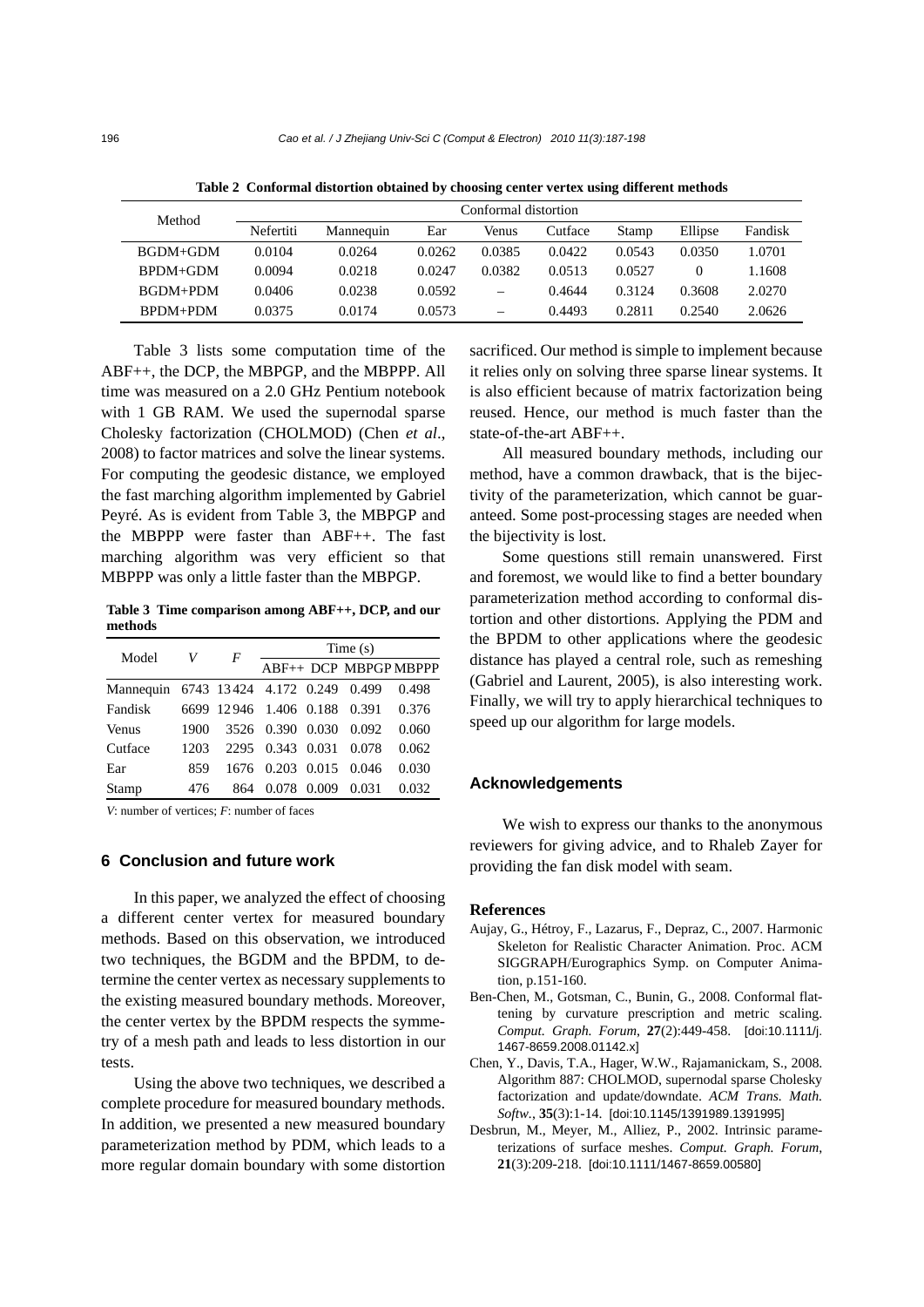- Dong, S., Garland, M., 2007. Iterative Methods for Improving Mesh Parameterizations. IEEE Int. Conf. on Shape Modeling and Application, p.185-194. [doi:10.1109/SMI. 2007.23]
- Dong, S., Kircher, S., Garland, M., 2005. Harmonic functions for quadrilateral remeshing of arbitrary manifolds. *Comput. Aided Geom. Des.*, **22**(5):392-423. [doi:10. 1016/j.cagd.2005.04.004]
- Fattal, R., Lischinski, D., Werman, M., 2002. Gradient Domain High Dynamic Range Compression. Proc. 29th Annual Conf. on Computer Graphics and Interactive Techniques, p.249-256. [doi:10.1145/566654.566573]
- Floater, M.S., 2003. Mean value coordinates. *Comput. Aided Geom. Des.*, **20**(1):19-27. [doi:10.1016/S0167-8396(03) 00002-5]
- Floater, M.S., Hormann, K., 2005. Surface Parameterization: A Tutorial and Survey. Advances in Multiresolution for Geometric Modelling. Springer Berlin Heidelberg, p.157-186. [doi:10.1007/3-540-26808-1\_9]
- Gabriel, P., Laurent, C., 2005. Geodesic Computations for Fast and Accurate Surface Remeshing and Parameterization. *In*: Brezis, H. (Ed.), Elliptic and Parabolic Problems. Springer-Verlag, p.157-171. [doi:10.1007/3-7643- 7384-9\_18]
- Hormann, K., Greiner, G., 1999. MIPS: An Efficient Global Parameterization Method. Curve and Surface Design. Vanderbilt University Press, Saint-Malo, p.153-162.
- Hormann, K., Lévy, B., Sheffer, A., 2007. Mesh Parameterization: Theory and Practice. ACM SIGGRAPH Course Notes, p.1-122.
- Karni, Z., Gotsman, C., Gortler, S.J., 2005. Free-Boundary Linear Parameterization of 3D Meshes in the Presence of Constraints. Proc. Int. Conf. on Shape Modeling and Applications, p.268-277. [doi:10.1109/SMI.2005.22]
- Kazhdan, M., Bolitho, M., Hoppe, H., 2006. Poisson Surface Reconstruction. Proc. 4th Eurographics Symp. on Geometry Processing, p.61-70.
- Kharevych, L., Springborn, B., Schröder, P., 2006. Discrete conformal mappings via circle patterns. *ACM Trans. Graph.*, **25**(2):412-438. [doi:10.1145/1198555.1198665]
- Kimmel, R., Sethian, J.A., 1998. Computing geodesic paths on manifolds. *PNAS*, **95**(15):8431-8435. [doi:10.1073/ pnas.95.15.8431]
- Lee, H., Tong, Y., Desbrun, M., 2005. Geodesics-based one-to-one parameterization of 3D triangle meshes. *IEEE Multim.*, **12**(1):27-33. [doi:10.1109/MMUL.2005.5]
- Lee, S., Lee, H., 2007. Parameterization of 3D Surface Patches by Straightest Distances. Proc. 7th Int. Conf. on Computational Science: Part II, **4488**:73-80. [doi:10. 1007/978-3-540-72586-2\_10]
- Lee, S., Han, J., Lee, H., 2006. Straightest paths on meshes by cutting planes. *LNCS*, **4077**:609-615. [doi:10.1007/1180 2914\_47]
- Lee, Y., Kim, H.S., Lee, S., 2002. Mesh parameterization with a virtual boundary. *Comput. Graph.*, **26**(5):677-686. [doi:10.1016/S0097-8493(02)00123-1]
- Lévy, B., Petitjean, S., Ray, N., Maillot, J., 2002. Least squares conformal maps for automatic texture atlas generation. *ACM Trans. Graph.*, **21**(3):362-371. [doi:10. 1145/ 566654.566590]
- Liu, L., Zhang, L., Xu, Y., Gotsman, C., Gortler, S.J., 2008. A local/global approach to mesh parameterization. *Comput. Graph. Forum*, **27**(5):1495-1504. [doi:10.1111/j.1467- 8659.2008.01290.x]
- Mitchell, J.S.B., 2000. Geometric Shortest Paths and Network Optimization. Handbook of Computational Geometry. Elsevier Science, Amsterdam, the Netherlands, p.633-701.
- Mullen, P., Tong, Y., Alliez, P., Desbrun, M., 2008. Spectral conformal parameterization. *Comput. Graph. Forum*, **27**(5):1487-1494. [doi:10.1111/j.1467-8659.2008.01289.x]
- Nealen, A., Igarashi, T., Sorkine, O., Alexa, M., 2006. Laplacian Mesh Optimization. Proc. 4th Int. Conf. on Computer Graphics and Interactive Techniques in Australasia and Southeast Asia, p.381-389. [doi:10.1145/1174429.1174 494]
- Pérez, P., Gangnet, M., Blake, A., 2003. Poisson image editing. *ACM Trans. Graph.*, **22**(3):313-318. [doi:10.1145/ 882262.882269]
- Polthier, K., Schmies, M., 2006. Straightest Geodesics on Polyhedral Surfaces. ACM SIGGRAPH Course, p.30-38. [doi:10.1145/1185657.1185664]
- Sander, P.V., Snyder, J., Gortler, S.J., Hoppe, H., 2001. Texture Mapping Progressive Meshes. Proc. 28th Annual Conf. on Computer Graphics and Interactive Techniques, p.409- 416. [doi:10.1145/383259.383307]
- Shapira, L., Shamir, A., 2008. Local Geodesic Parameterization: An Ant's Perspective. Mathematical Foundations of Scientific Visualization, Computer Graphics, and Massive Data Exploration, Mathematics and Visualization. Springer Berlin Heidelberg, p.127-137. [doi:10.1007/ b106657\_7]
- Sheffer, A., de Sturler, E., 2000. Surface Parameterization for Meshing by Triangulation Flattening. Proc. 9th Int. Meshing Roundtable, p.161-172.
- Sheffer, A., Hart, J.C., 2002. Seamster: Inconspicuous Low-Distortion Texture Seam Layout. Proc. Conf. on Visualization, p.291-298.
- Sheffer, A., Lévy, B., Mogilnitsky, M., Bogomyakov, A., 2005. ABF++: fast and robust angle based flattening. *ACM Trans. Graph.*, **24**(2):311-330. [doi:10.1145/1061347. 1061354]
- Sheffer, A., Praun, E., Rose, K., 2006. Mesh parameterization methods and their applications. *Found. Trends Comput. Graph. Vis.*, **2**(2):105-171. [doi:10.1561/0600000011]
- Sifri, O., Sheffer, A., Gotsman, C., 2003. Geodesic-Based Surface Remeshing. Proc. 12th Int. Meshing Roundtable, p.189-199.
- Springborn, B., Schröder, P., Pinkall, U., 2008. Conformal equivalence of triangle meshes. *ACM Trans. Graph.*, **27**(3):1-11. [doi:10.1145/1360612.1360676]
- Tierny, J., Vandeborre, J.P., Daoudi, M., 2006. 3D Mesh Skeleton Extraction Using Topological and Geometrical Analyses. Proc. 14th Pacific Conf. on Computer Graphics and Applications, p.85-94.
- Wang, C.C.L., Wang, Y., Tang, K., Yuen, M.M.F., 2004. Reduce the stretch in surface flattening by finding cutting paths to the surface boundary. *Comput. Aided Des.*, **36**(8):665-677. [doi:10.1016/S0010-4485(03)00024-1]